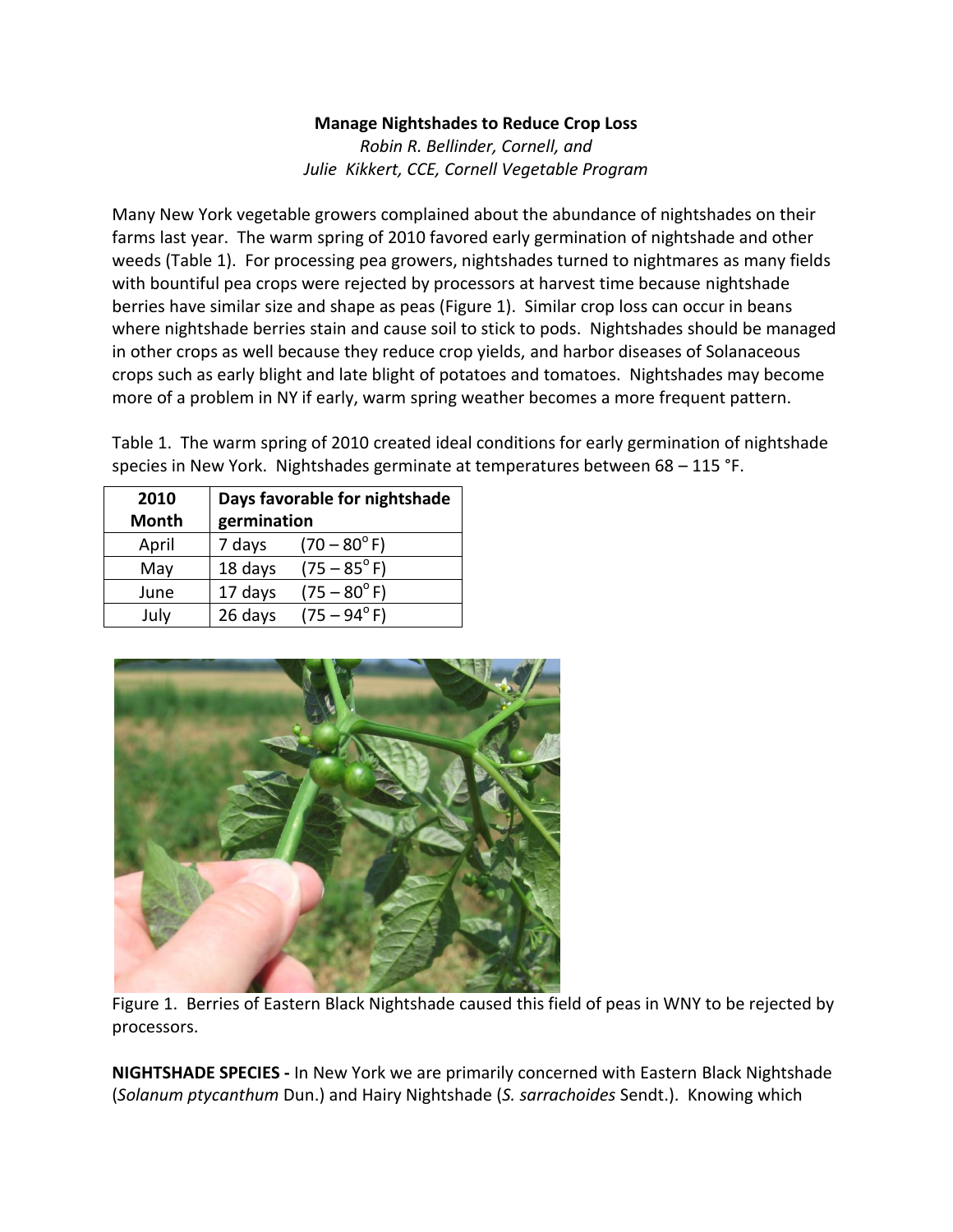species you have on your farm/fields is important for both cultural and chemical control strategies. The good news is that the two are fairly easy to tell apart (Table 2, Figure 2).

**EASTERN BLACK NIGHTSHADE -** This species is a North American native. Plants grow up to 3 feet tall but are more frequently spread out. Leaves are generally oval or at maturity, diamondshaped with "wavy edges," not serrated. Leaves and stems may have a few hairs but cannot be called "hairy." Seedling leaves are usually red-purple underneath and foliage has a shiny, almost translucent appearance. Flowers, borne in clusters of 3-5 blossoms, resemble tomato flowers and are white with purple streaks with a yellow star in the center. The flower petals are separate, not fused. The calyx (collection of small green leaves called sepals that surround the flower petals) is usually small and often fused around the stems of the berries. Mature berries are dull or shiny purplish black and each berry can contain from 50 to 110 tan seeds.

**HAIRY NIGHTSHADE -** This species is a native of South America. Mature plants may grow to be 2.5 ft. tall but more often are spreading. Leaves resemble those of Eastern black nightshade in shape, oval to diamond-shaped. But unlike Eastern black nightshade, seedling leaves are not purple underneath, the leaves and stems are covered with hairs so that they are sticky or "clammy" to the touch, and leaves are not shiny, but are opaque to light. Flowers are borne in clusters, often containing as many as 7 blossoms. The petals are white with a yellow and purple star. The petals are fused, giving each petal a triangular shape. The calyx is very hairy and enlarged, often covering 1/3 to 1/2 of the mature berry. Mature berries are brownish green to olive green, dull or shiny, and have an unpleasant odor. Each berry contains 10 to 35 light brown seeds.

|                             | <b>EASTERN BLACK</b>           | <b>HAIRY</b>                    |  |  |
|-----------------------------|--------------------------------|---------------------------------|--|--|
| Leaf Color (underside)      | Purple on immature<br>plants   | Green                           |  |  |
| Leaf Surface & Stem         | Smooth                         | Moderate to densely<br>hairy    |  |  |
| Flower petals (tomato-like) | Separate                       | Fused                           |  |  |
| <b>Fruit Color</b>          | Deep purple to black           | Brown-Green                     |  |  |
| Calyx (fruit attachment)    | Tiny                           | Large                           |  |  |
| Germination                 | $68^{\circ} - 115^{\circ}$     | $68^{\circ} - 115^{\circ}$      |  |  |
|                             | May-June                       | May-August                      |  |  |
| Seed Maturity               | 2-4 weeks                      | 4-5 weeks                       |  |  |
| <b>Seed Numbers</b>         | 50-100/berry<br>488,000+/plant | $10-35/b$ erry<br>16,200+/plant |  |  |
| Longevity                   | $10+$ years                    | $10+$ years                     |  |  |

Table 2. Characteristics of Eastern Black and Hairy Nightshade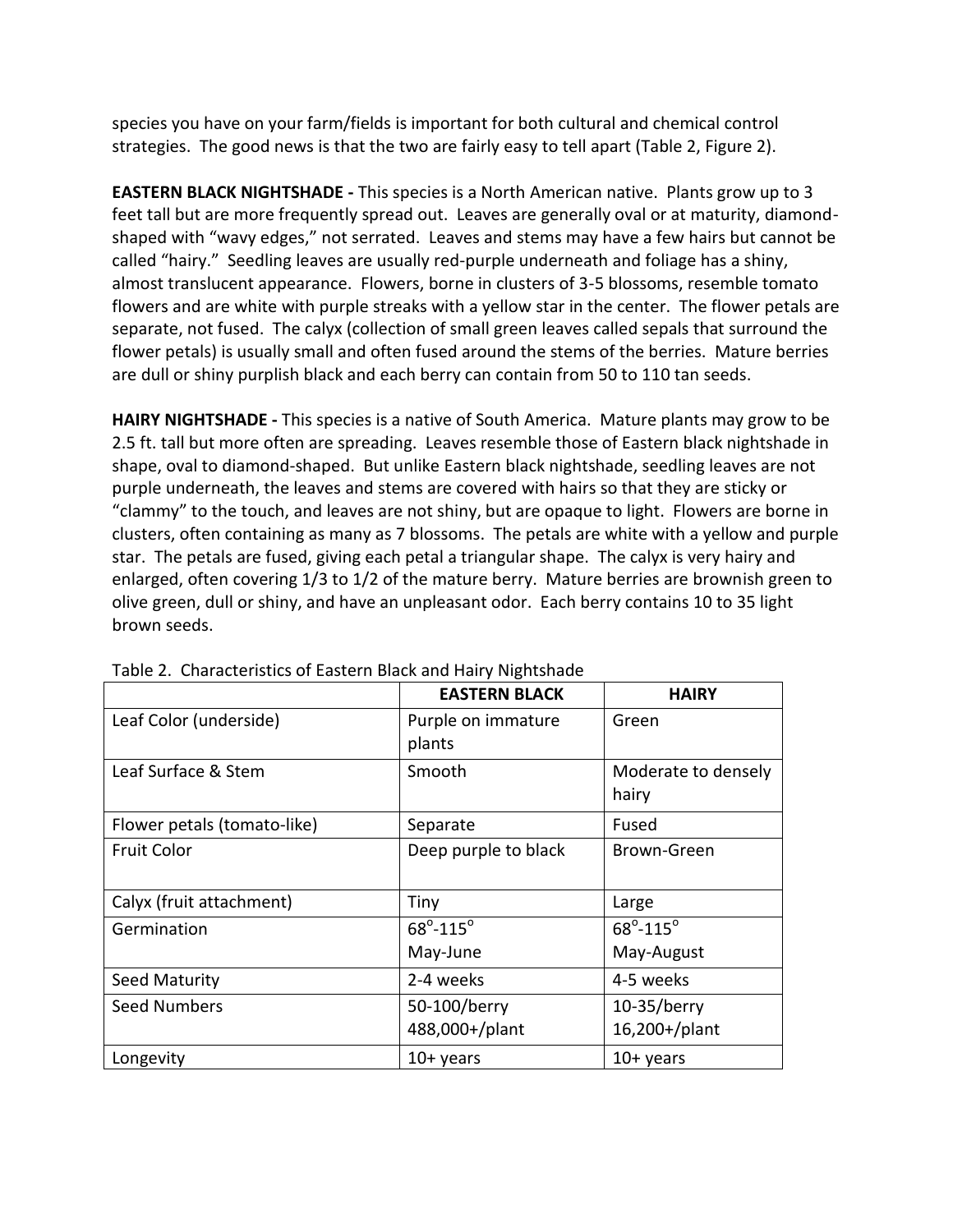# Physiological Differences between Eastern Black and Hairy Nightshades

|                          | <b>Eastern Black</b> | <b>Hairy</b>       |
|--------------------------|----------------------|--------------------|
| Leaf Color (underside)   | Purple               | Green              |
| <b>Leaf Surface</b>      | Smooth               | Hairy              |
| Flowers (tomato-like)    | Separate             | Fused              |
| <b>Fruit Color</b>       | <b>Black</b>         | <b>Brown-Green</b> |
| Calyx (fruit attachment) | Tiny                 | Large              |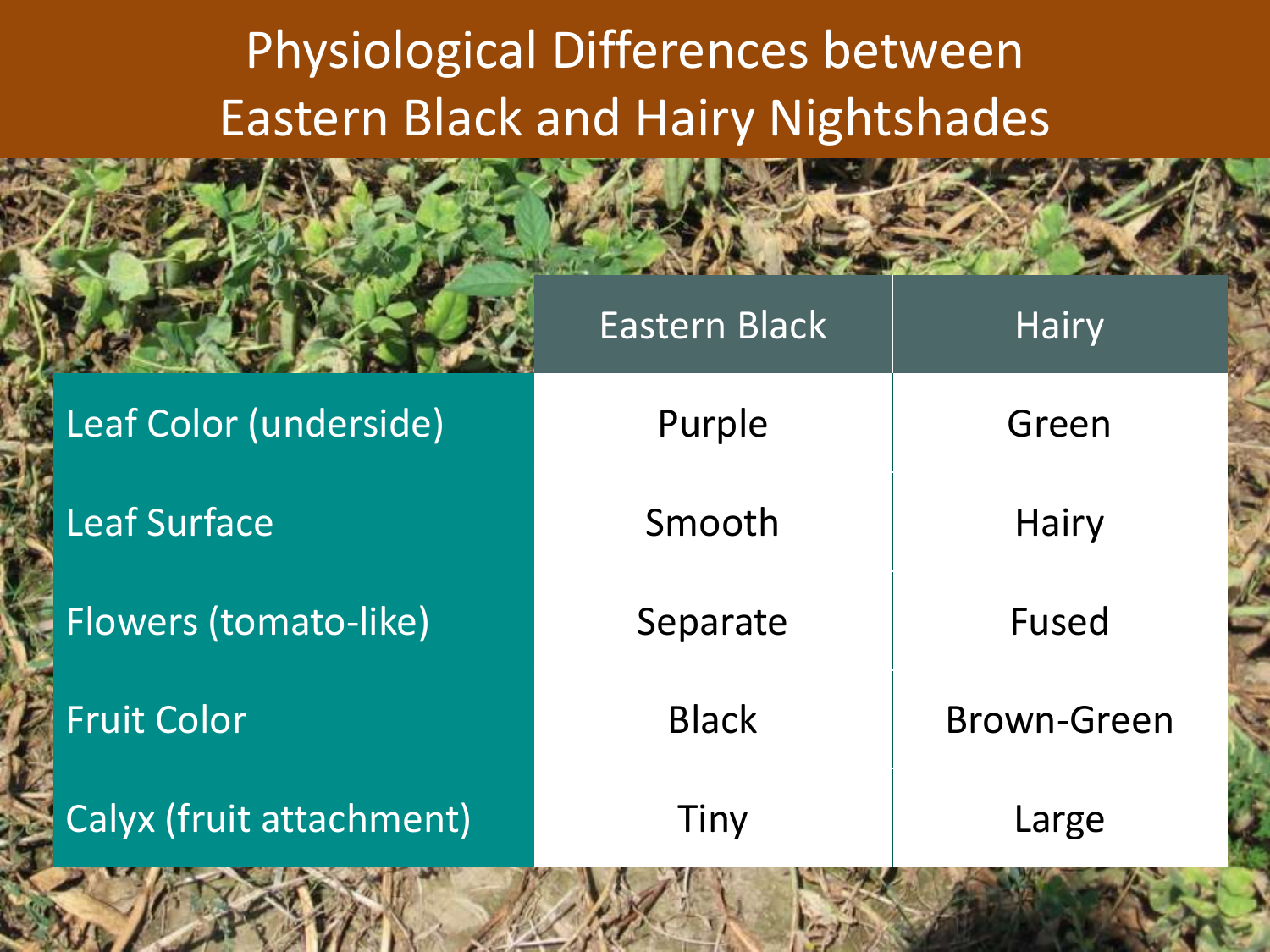## Nightshades: Seedling Characteristics

### Eastern Black Nightshade Hairy Nightshade



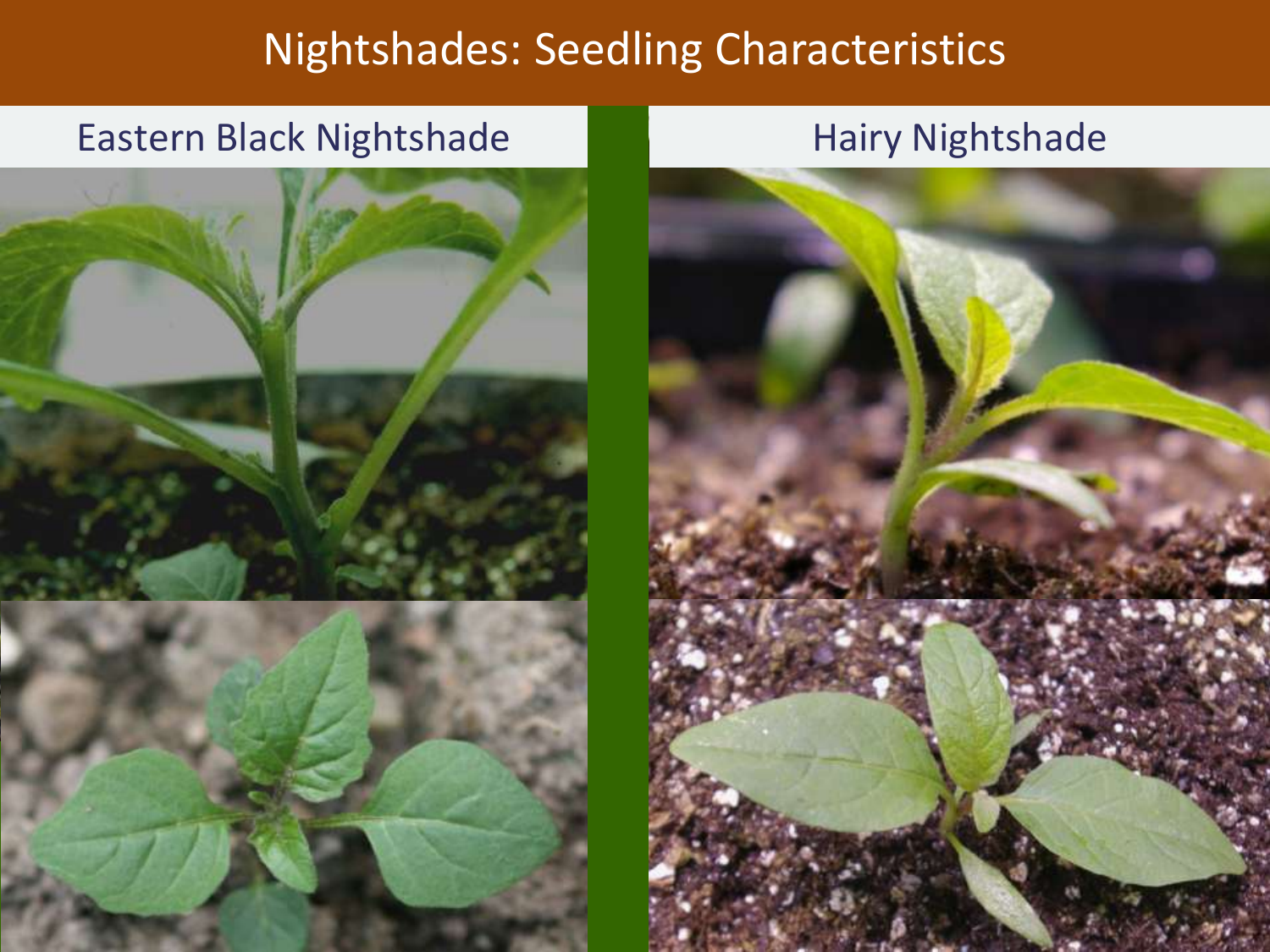# Nightshades: Leaf Characteristics

### Eastern Black Nightshade Hairy Nightshade







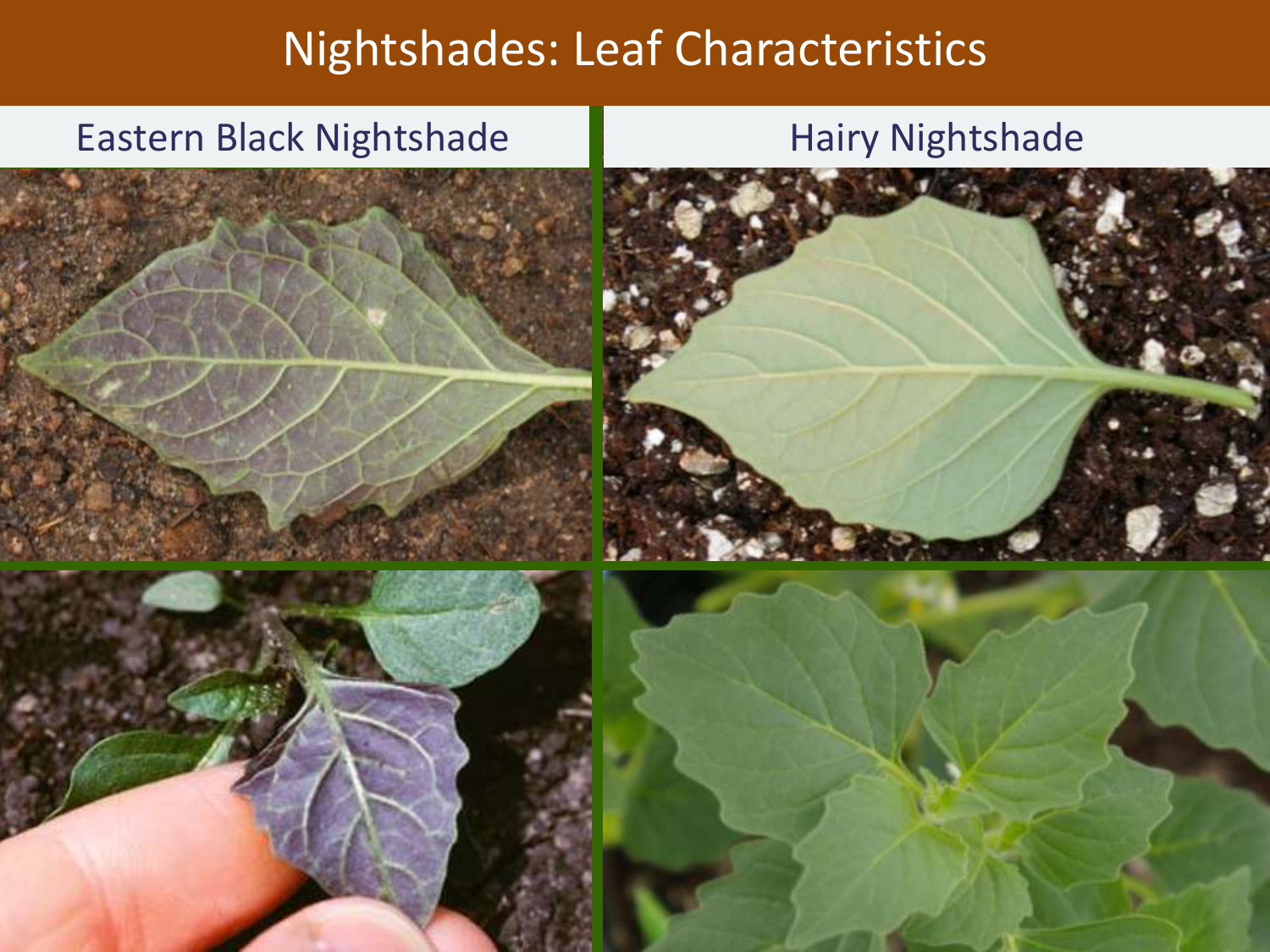### Nightshades: Flower Characteristics

### Eastern Black Nightshade Hairy Nightshade



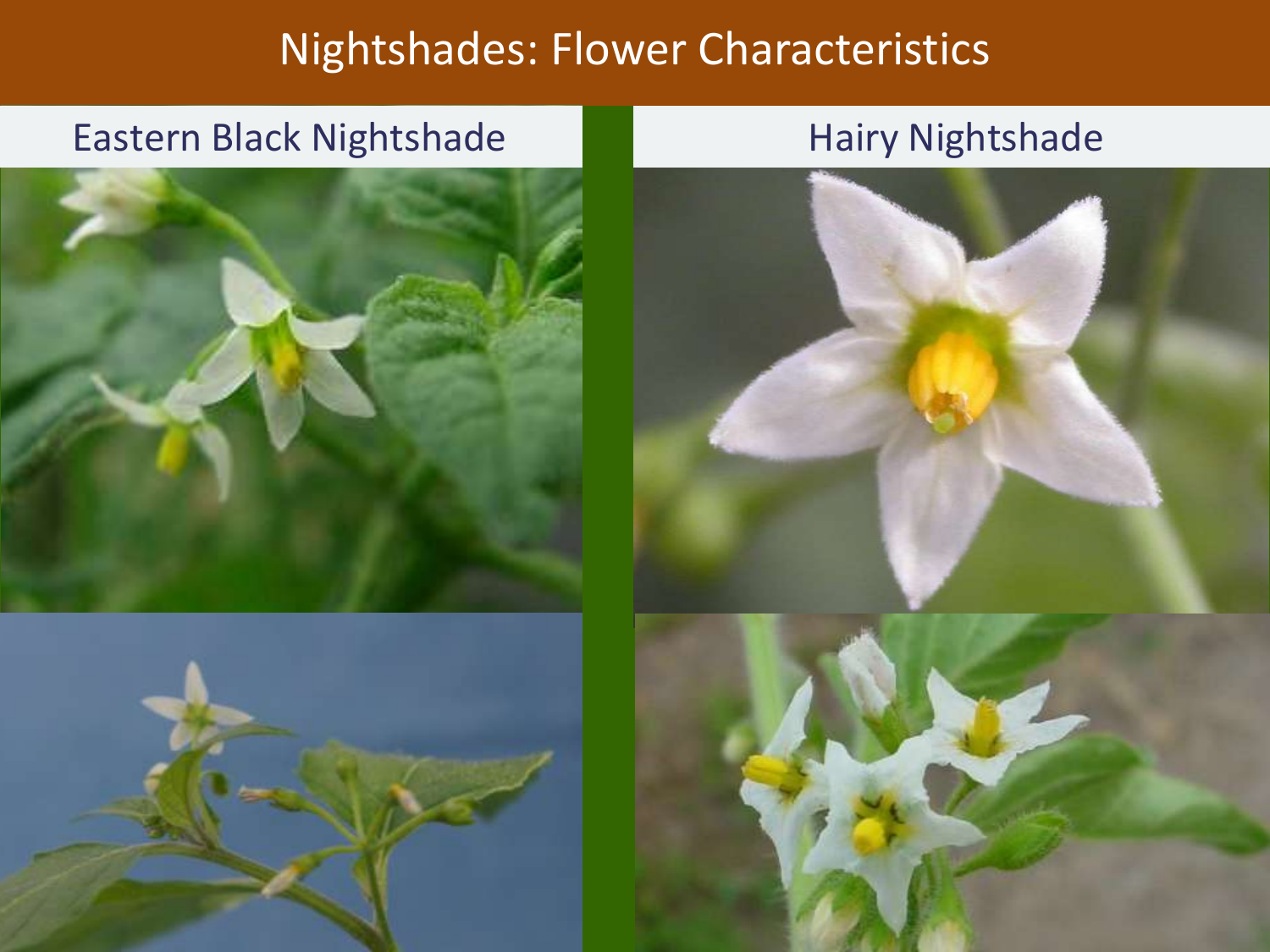## Nightshades: Fruit Characteristics

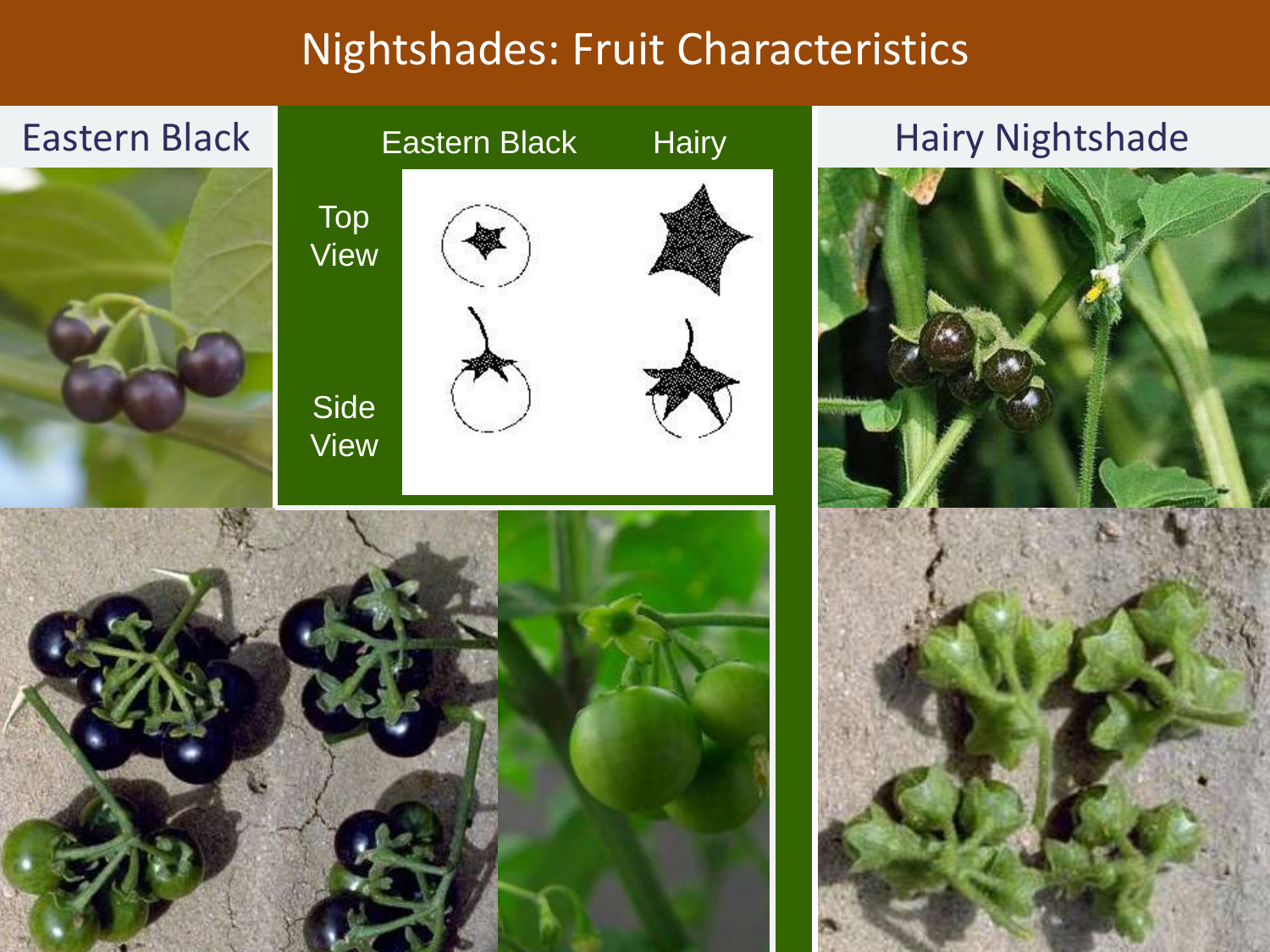**WHY HAVE THESE SPECIES BECOME A PROBLEM? -** \*Their numbers have increased because cultivation and hand-weeding decreased following the introduction of selective herbicides in the early 1960's.

\*Use of monoculture or short crop rotations encourages seed buildup.

\*They are extremely successful as weeds because they emerge over an extended period of the growing season, they grow rapidly and are competitive, and they produce large quantities of viable, long-lived seeds.

**GERMINATION AND EMERGENCE:** These species germinate in the field, at soil temperatures between 68 and 115<sup>o</sup>F with 86<sup>o</sup>F being optimum. They generally will not germinate below 68<sup>o</sup>F. Seeds may be viable, on the plant, 2-4 wks (Eastern Black) or 4-5 wk (Hairy) after pollination. 91% germination 8 wks after pollination has been reported for Eastern black nightshade. However, most seeds become dormant shortly after berry ripening. Species differ in their emergence patterns. Eastern black nightshade appears to emerge early and then cease by late June to early July. Hairy nightshade, on the other hand, has several emergence peaks throughout the season. Shallow tillage enhances germination and emergence of Eastern black but has little effect on emergence of Hairy nightshade. Neither species will generally emerge from depths greater than 2.5 in and maximum emergence occurs in the top 1-2 in of soil.

**GROWTH:** Those plants that emerge in the late spring produce the greatest biomass, and the most berries and seeds. All nightshades are, however, very sensitive to shading. Plants that emerge in the early spring begin flowering 7-9 wks later; those that emerge in July flower at 5-7 wk, but when not competing with a crop may begin flowering 1-3 wk after the 5-leaf stage. Nightshades are not killed by light frosts and seeds in existing berries continue to ripen after plant senescence. Eastern black is more frost tolerant than Hairy nightshade.

**SEED PRODUCTION:** There are multiple reports from different states and the UK that reveal that the number of seeds produced by nightshades is dependent upon the time of plant emergence, the amount of competition, and the degree of shading during floral initiation. Plants that emerged in March, August, and September produced 410, 620, and 30 berries/plant, respectively. When grown without crop competition, Eastern black nightshade has been found to produce a maximum of 825,000 seeds/plant, with a range from 488,000 to 825,000. When grown in 94% shade (common under a bean canopy) only 966 seeds/plant were produced. In California, hairy nightshade has been found to produce an average of 16,200 seeds/plant. A common method of reducing berry and seed production in soybeans is to go to narrow row-spacing. Shading causes flower abortion and reduces nightshade berry production by up to 50%.

**SEED LONGEVITY:** The majority of seeds remain viable for more than 10 yr. One study using buried seeds, found viable seeds in undisturbed soils 39 yr after burial. In other studies, it was determined that seed viability decreased exponentially 22-26% per year. If this continued at a constant rate of 22%/yr then 1% of the initial seed population would still be viable after 18 yr.